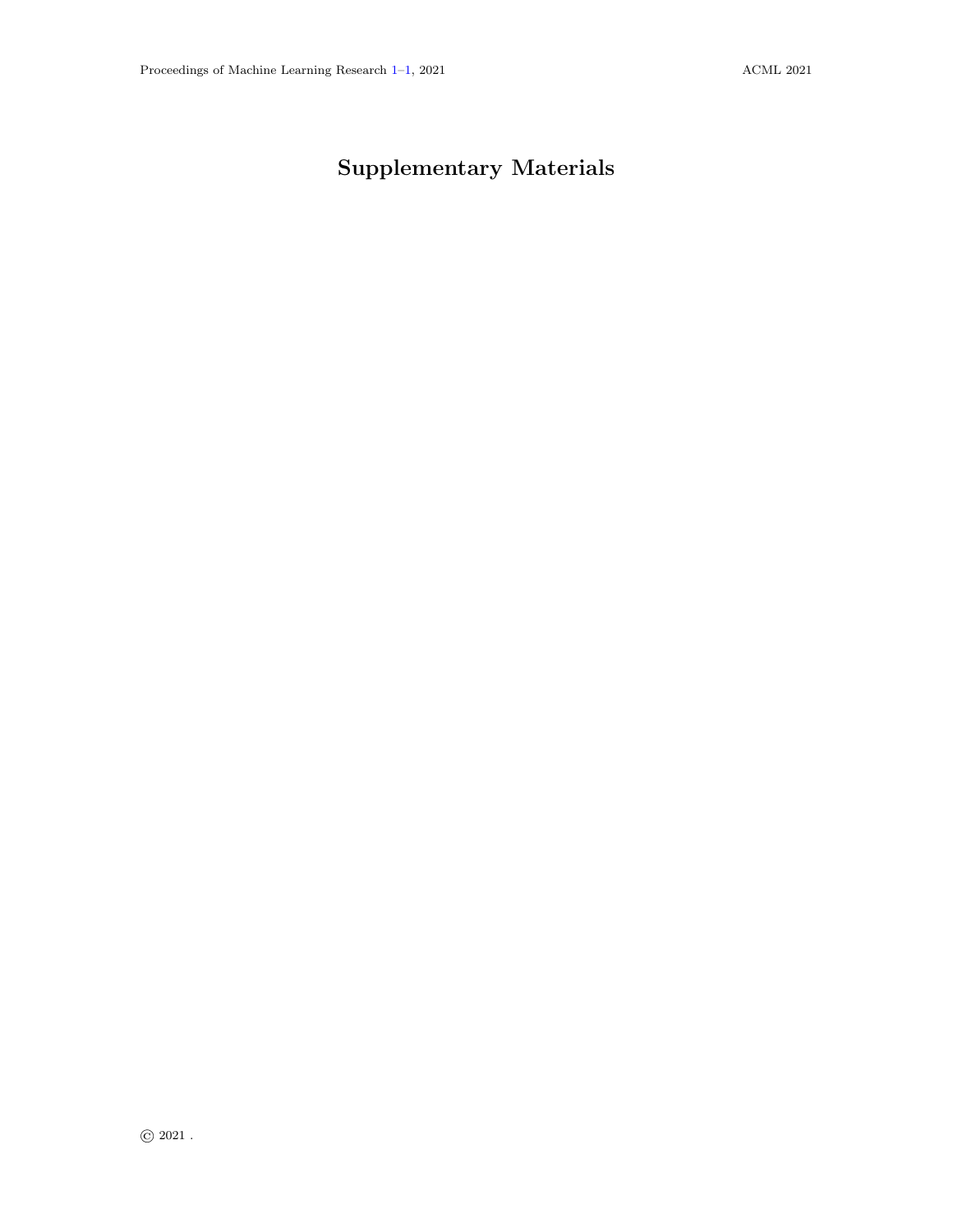| Continuous                   | <b>Traditional Values</b> | Economical | Green    | Pre-global  | Eurosceptic |
|------------------------------|---------------------------|------------|----------|-------------|-------------|
| Covariates                   | and Government            | Liberalism |          | and Less    |             |
|                              | intervention              |            |          | regulations |             |
| Climate is worth             | $-0.72$                   | $-0.27$    | 2.50     | 2.47        | $-3.84$     |
| the cost                     |                           |            |          |             |             |
| Keep petrol cars             | 1.79                      | $0.19\,$   | $-3.96$  | $0.31\,$    | $1.95\,$    |
| Discourage eating meat       | $-1.86$                   | $-0.22$    | 3.68     | $0.31\,$    | $-2.12$     |
| Reduce tree cutting          | $-1.65$                   | $-1.33$    | $3.92\,$ | $-0.55$     | $-0.81$     |
| Avoid raising taxes          | $-1.52$                   | 2.34       | $-3.54$  | 1.80        | 1.39        |
| Toward UBI system            | $-1.92$                   | $-2.91$    | 3.17     | $0.56\,$    | 0.65        |
| Leave eurozone               | 0.77                      | $-1.52$    | $-0.10$  | $-3.80$     | 4.11        |
| Keep health services         | 3.30                      | $-5.54$    | 1.88     | $-1.21$     | $0.95\,$    |
| public                       |                           |            |          |             |             |
| Privatize elderly care       | $-2.89$                   | 4.42       | $-1.97$  | 1.99        | $-0.95$     |
| Legalize euthanasia          | $-4.13$                   | $-2.54$    | 1.56     | 2.74        | $2.12\,$    |
| Allow gender                 | $-2.43$                   | $-1.59$    | 3.41     | $1.39\,$    | $-1.03$     |
| affirming $< 18$             |                           |            |          |             |             |
| Groceries can                | $-4.08$                   | $-1.26$    | $-1.63$  | 4.47        | 2.68        |
| sell liquor                  |                           |            |          |             |             |
| Ban energy drink $< 15$      | 3.70                      | 0.12       | $-0.38$  | $-1.65$     | $-1.75$     |
| Reduce snuff import          | $3.59\,$                  | 2.00       | 0.40     | $-2.52$     | $-3.36$     |
| Equalize parental leaves     | $-1.06$                   | $-3.07$    | $2.18\,$ | 3.13        | $-1.30$     |
| Extend compulsory            | 2.08                      | $-2.88$    | 1.82     | $0.61\,$    | $-1.82$     |
| education                    |                           |            |          |             |             |
| Delay summer vacation        | $-0.40$                   | $-0.61$    | $-0.61$  | 2.76        | $-0.91$     |
| Have less universities       | $-3.21$                   | 3.56       | $-0.75$  | 0.79        | $-0.06$     |
| Immigrants cause             | 1.39                      | 1.02       | $-3.61$  | $-0.93$     | $2.32\,$    |
| insecurity                   |                           |            |          |             |             |
| More work-based              | $-1.69$                   | 1.56       | 0.92     | $3.22\,$    | $-3.61$     |
| immigrants                   |                           |            |          |             |             |
| Join NATO                    | $-3.49$                   | 3.82       | $-1.83$  | 3.06        | $-0.94$     |
| Criminalize hate speech      | 1.84                      | $-0.78$    | 1.06     | 2.59        | $-4.44$     |
| Need traditional values      | 3.17                      | 0.80       | $-3.86$  | $-0.59$     | 0.78        |
| Defend law and order         | 1.29                      | $-0.10$    | $-3.06$  | $-0.20$     | 2.21        |
| Inequality is right          | $-2.46$                   | 3.01       | $-1.81$  | 0.17        | 1.35        |
| More freedom                 | $-4.17$                   | $-0.15$    | $-1.26$  | 2.89        | 2.82        |
| and responsibility           |                           |            |          |             |             |
| Serve your own voters        | 1.86                      | $-4.00$    | $-2.19$  | 2.37        | 1.95        |
| Higher goals > self interest | 0.14                      | 2.00       | 0.38     | $-1.68$     | $-0.82$     |
| Strive not to offend         | $2.87\,$                  | $-1.49$    | 0.02     | 1.95        | $-3.15$     |

Table 1: Factorial structure of covariates in the Yle Election Compass dataset, found by the CFTM model. Rows are continuous covariates, columns 'Traditional Values and Government Intervention'–'Eurosceptic' are factors, factor names given by analysis of the values. Positive/negative number means increasing the loading of the factor will increase/decrease value of the covariate.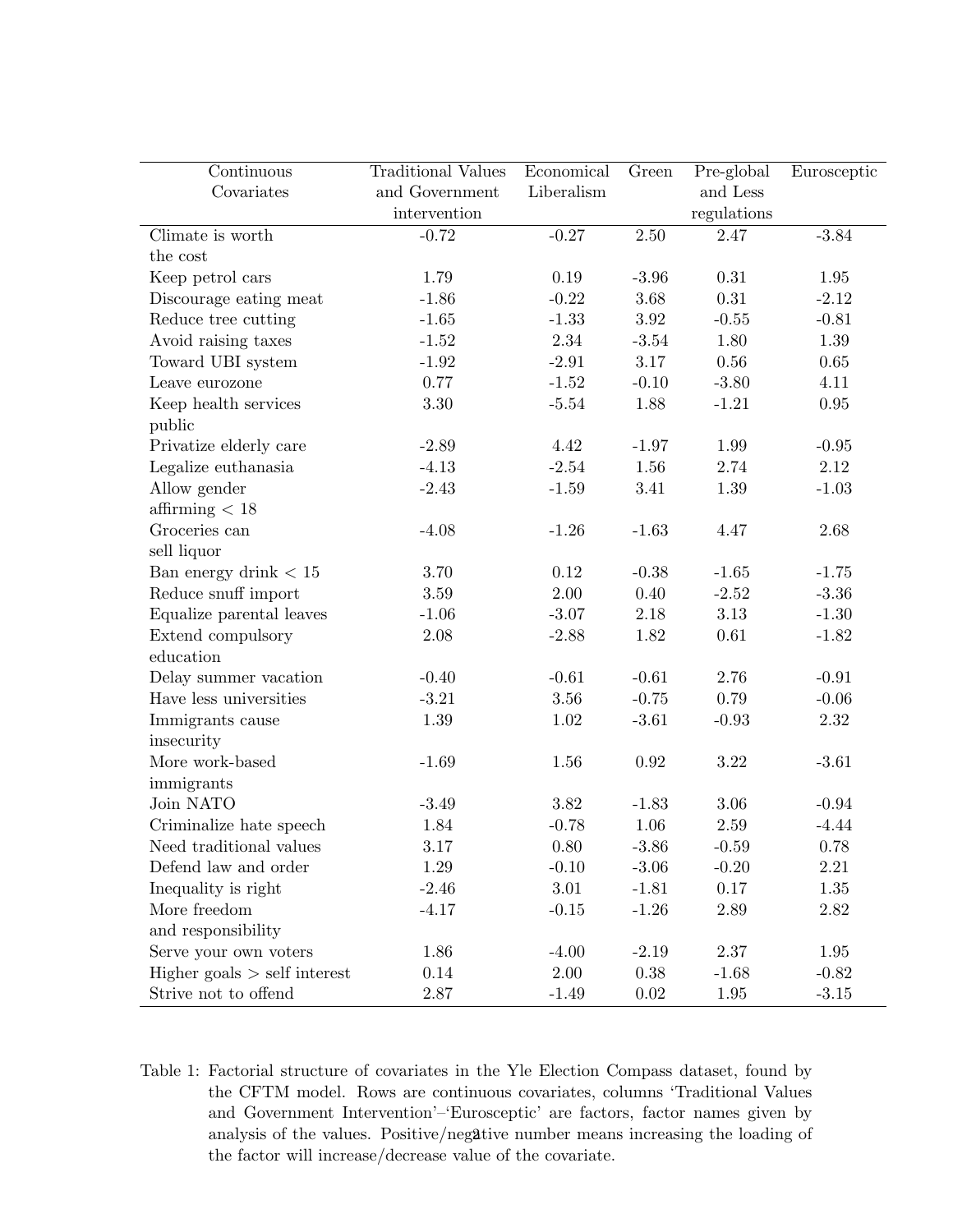| Continuous      | Social      | Achiever | Doom     | Reviewer | Game              | Entertainer | Infrequent |
|-----------------|-------------|----------|----------|----------|-------------------|-------------|------------|
| Covariates      | Perfecter   | and      | -focused |          | ${\bf Collector}$ |             | Player     |
| Covariates      | and Creator | Trader   | Player   |          |                   |             |            |
| Total playtime  | $-1.11$     | 3.16     | 6.45     | $-3.90$  | 1.33              | 1.45        | $-7.04$    |
| Playtime in     | $-1.21$     | 2.91     | $6.33\,$ | $-3.66$  | 1.07              | 0.73        | $-5.99$    |
| 2 weeks         |             |          |          |          |                   |             |            |
| Votes up        | 3.37        | $-1.40$  | $-0.73$  | $-1.05$  | $-0.95$           | 2.89        | $-1.57$    |
| Votes funny     | 2.55        | $-1.38$  | $-0.94$  | $-0.84$  | $-1.03$           | 3.44        | $-1.20$    |
| Games Owned     | $-0.78$     | $-2.41$  | $-3.28$  | $-0.84$  | 6.54              | 1.28        | $-0.57$    |
| DLC owned       | $-0.22$     | $-3.22$  | $-3.62$  | 1.93     | 5.44              | 1.52        | $-1.54$    |
| Reviews         | 1.45        | $-0.76$  | $-0.93$  | 4.11     | 1.50              | $-2.22$     | $-2.84$    |
| Level           | $2.82\,$    | 1.59     | $-4.75$  | 1.99     | 3.78              | $-1.06$     | $-3.83$    |
| <b>Badges</b>   | 2.61        | 1.42     | $-3.17$  | 1.40     | 3.75              | $-2.83$     | $-3.01$    |
| Screenshots     | 0.22        | 0.20     | 1.25     | 6.71     | 0.36              | $-1.84$     | $-6.13$    |
| Groups          | 2.39        | 5.33     | $-2.30$  | $-0.56$  | 0.43              | $-1.74$     | $-3.19$    |
| Friends         | 4.10        | 0.29     | $-2.60$  | 2.45     | $-0.48$           | 2.42        | $-5.00$    |
| Hours played    | 1.66        | $-2.09$  | $-1.71$  | $-0.79$  | 0.44              | 6.64        | $-3.10$    |
| Videos          | $0.61\,$    | $-0.21$  | 2.02     | 0.47     | 0.93              | $-1.02$     | $-2.71$    |
| Achievements    | $-2.49$     | 4.99     | $-4.47$  | 0.34     | $-0.63$           | 2.93        | $-0.11$    |
| Perfect Games   | 4.77        | 2.37     | $-2.22$  | $-1.12$  | 0.83              | $-3.38$     | $-1.30$    |
| Completion rate | 1.69        | 5.26     | $-6.55$  | 1.37     | 1.51              | $-0.49$     | $-2.19$    |
| Games           | $-0.07$     | 0.41     | $-2.13$  | $-2.18$  | 5.94              | $-1.07$     | $-1.17$    |
| Workshopi tems  | 6.80        | $-1.69$  | 0.94     | $-2.00$  | $-0.38$           | $-2.98$     | $-0.86$    |
| Wishlisted      | $-0.96$     | $-1.09$  | $-0.96$  | $-0.93$  | 6.10              | $-2.47$     | $-0.25$    |
| Items owned     | $-1.79$     | $-0.63$  | 0.31     | 7.87     | 1.11              | $-2.99$     | $-3.51$    |
| Trades made     | $-1.46$     | 2.72     | $-0.96$  | 1.73     | 0.60              | $-1.54$     | $-1.05$    |
| Market          | $-1.82$     | 7.93     | $-2.18$  | $-0.45$  | $-0.01$           | $-2.13$     | $-1.30$    |
| transactions    |             |          |          |          |                   |             |            |

Table 2: Factorial structure of covariates in the Doom Eternal Game Reviews dataset, found by the CFTM model. Rows are covariates, columns 'Social Perfecter and Creator'- 'Infrequent Player' are factors.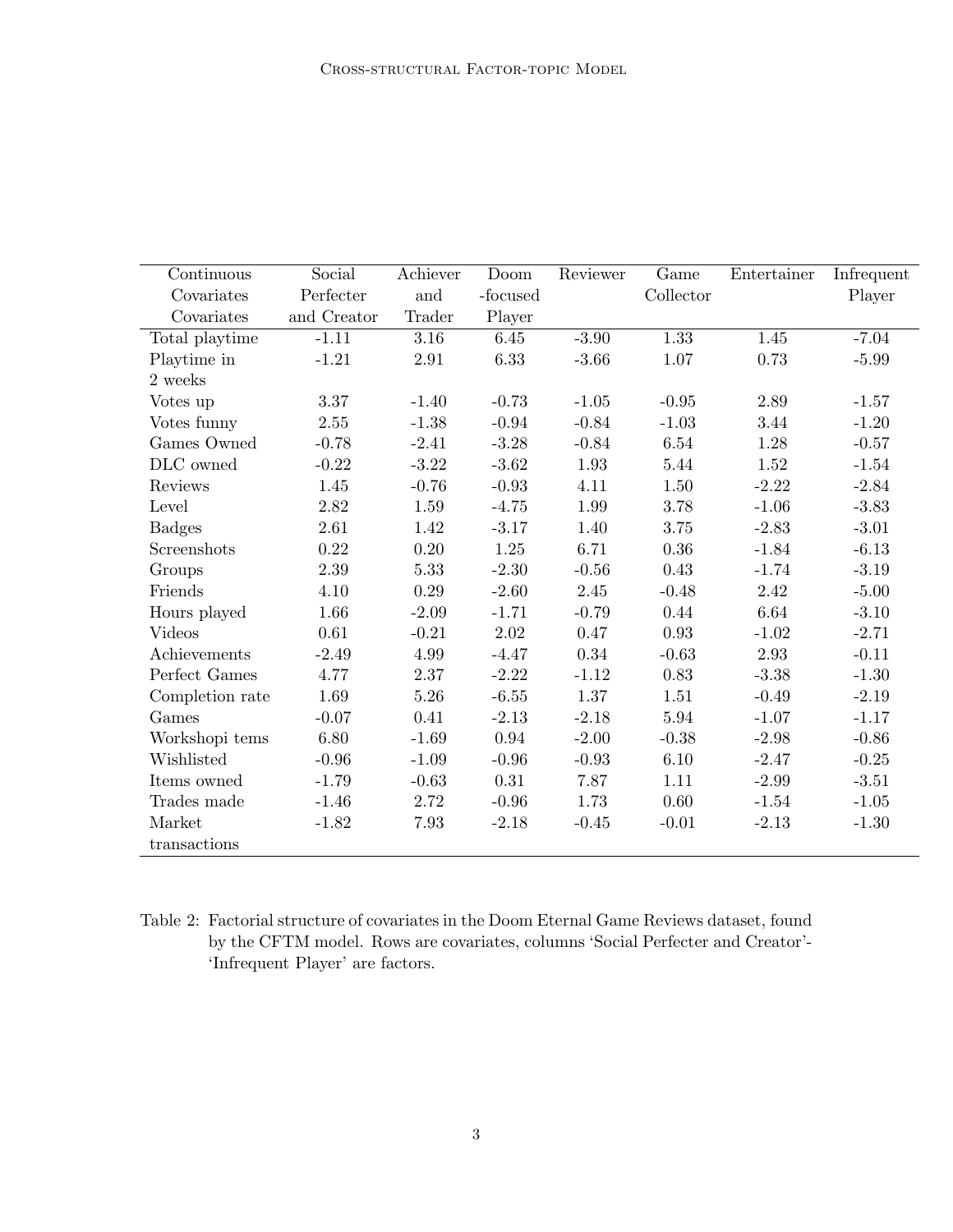| Model                             | $\rm K$        | Data        |              |                |  |
|-----------------------------------|----------------|-------------|--------------|----------------|--|
|                                   |                | Yle Compass | Doom Eternal | Lounge Reviews |  |
| CFTM $(L = 5)$                    | $\bf 5$        | $-7.14$     | $-6.60$      | $-6.59$        |  |
|                                   | 10             | $-7.14$     | $-6.60$      | $-6.59$        |  |
|                                   | 15             | $-7.14$     | $-6.60$      | $-6.59$        |  |
|                                   | 20             | $-7.14$     | $-6.60$      | $-6.59$        |  |
| $\overline{\text{CFTM}}$ (L = 10) | $\overline{5}$ | $-7.14$     | $-6.60$      | $-7.52$        |  |
|                                   | 10             | $-7.14$     | $-6.60$      | $-7.52$        |  |
|                                   | 15             | $-7.14$     | $-6.61$      | $-7.52$        |  |
|                                   | 20             | $-7.14$     | $-6.61$      | $-7.52$        |  |
| <b>LDA</b>                        | $\overline{5}$ | $-7.14$     | $-6.63$      | $-7.52$        |  |
|                                   | 10             | $-7.14$     | $-6.63$      | $-7.52$        |  |
|                                   | 15             | $-7.14$     | $-6.63$      | $-7.52$        |  |
|                                   | 20             | $-7.14$     | $-6.63$      | $-7.52$        |  |
| MetaLDA                           | $\overline{5}$ | $-8.24$     | $-7.77$      | $-7.87$        |  |
|                                   | 10             | $-8.24$     | $-7.77$      | $-7.87$        |  |
|                                   | 15             | $-8.24$     | $-7.77$      | $-7.87$        |  |
|                                   | 20             | $-8.24$     | $-7.77$      | $-7.87$        |  |
| <b>SCHOLAR</b>                    | $\overline{5}$ | $-7.22$     | $-6.76$      | $-6.63$        |  |
|                                   | 10             | $-7.23$     | $-6,76$      | $-6.63$        |  |
|                                   | 15             | $-7.24$     | $-6.76$      | $-6.63$        |  |
|                                   | 20             | $-7.24$     | $-6.76$      | $-6.63$        |  |
| <b>STM</b>                        | $\overline{5}$ | $-9.40$     | $-9.04$      | $-9.43$        |  |
|                                   | 10             | $-9.48$     | $-9.25$      | $-9.82$        |  |
|                                   | 15             | $-9.57$     | $-9.48$      | $-10.12$       |  |
|                                   | 20             | $-9.68$     | $-9.65$      | $-10.38$       |  |
| <b>CTPF</b>                       | $\overline{5}$ | $-12.43$    | $-11.52$     | $-12.81$       |  |
|                                   | 10             | $-11.03$    | $-9.99$      | $-10.28$       |  |
|                                   | 15             | $-10.27$    | $-9.39$      | $-9.00$        |  |
|                                   | 20             | $-9.69$     | $-9.14$      | $-8.14$        |  |

Table 3: Details for quantitative evaluation (full data set).